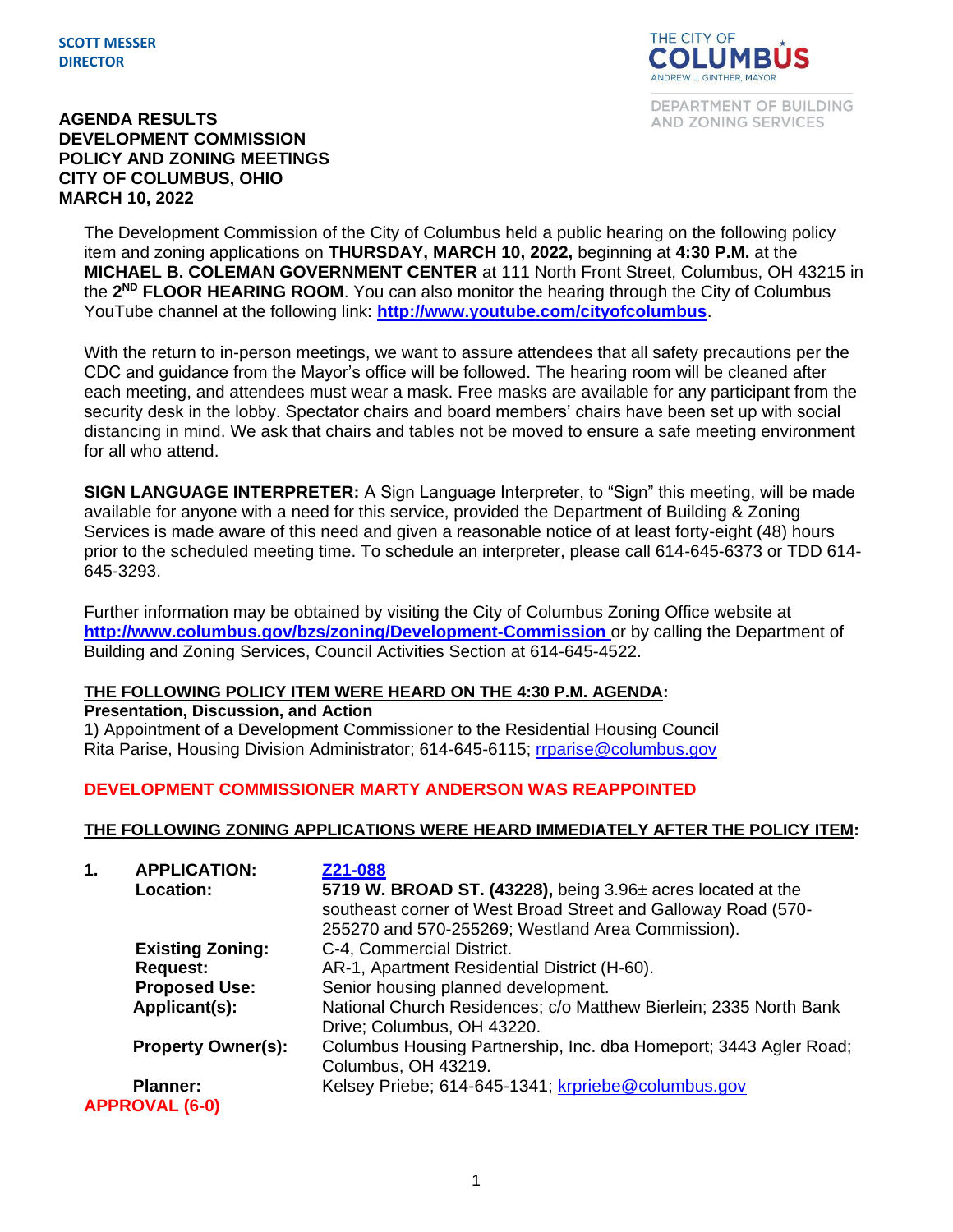| 2. | <b>APPLICATION:</b><br>Location: | Z21-011<br>2400 OLD DUBLIN RD. (43228), being 69.99± acres located on the<br>northeast side of Old Dublin Road, 1,600± feet north of Dublin Road<br>(560-298028 and 8 others; West Scioto Area Commission).                                     |
|----|----------------------------------|-------------------------------------------------------------------------------------------------------------------------------------------------------------------------------------------------------------------------------------------------|
|    | <b>Existing Zoning:</b>          | M, Manufacturing District.                                                                                                                                                                                                                      |
|    | <b>Request:</b>                  | R-3, Residential, AR-3, Apartment Residential, and CPD, Commercial<br>Planned Development Districts (H-35 and H-60).                                                                                                                            |
|    | <b>Proposed Use:</b>             | Mixed-use development.                                                                                                                                                                                                                          |
|    | Applicant(s):                    | Marble Cliff Canyon, LLC; c/o Dave Perry, Agent; David Perry<br>Company, Inc.; 411 East Town Street, 1st Floor; Columbus, OH 43215;<br>and Joseph M. Reidy, Atty.; Thrive Companies; 842 North Fourth<br>Street, Suite 200; Columbus, OH 43215. |
|    | <b>Property Owner(s):</b>        | Marble Cliff Canyon, LLC; c/o Joseph M. Reidy, Atty.; Thrive<br>Companies; 842 North Fourth Street, Suite 200; Columbus, OH 43215.                                                                                                              |
|    | <b>Planner:</b>                  | Shannon Pine; 614-645-2208; spine@columbus.gov                                                                                                                                                                                                  |

# **APPROVAL (6-0)**

| 3. | <b>APPLICATION:</b>       | Z21-017                                                                                                                                                                                                                                 |
|----|---------------------------|-----------------------------------------------------------------------------------------------------------------------------------------------------------------------------------------------------------------------------------------|
|    | Location:                 | 3136 TRABUE RD. (43204), being 9.22± acres located at the northeast                                                                                                                                                                     |
|    |                           | corner of Dublin Road and Trabue Road (Parts of 560-298030 and 560-                                                                                                                                                                     |
|    |                           | 183817; West Scioto Area Commission).                                                                                                                                                                                                   |
|    | <b>Existing Zoning:</b>   | M, Manufacturing District.                                                                                                                                                                                                              |
|    | <b>Request:</b>           | AR-1, Apartment Residential District (H-60).                                                                                                                                                                                            |
|    | <b>Proposed Use:</b>      | Multi-unit residential development.                                                                                                                                                                                                     |
|    | Applicant(s):             | Thrive Companies; c/o Dave Perry, Agent; David Perry Company, Inc.;<br>411 East Town Street, 1st Floor; Columbus, OH 43215; and Joseph M.<br>Reidy, Atty.; Thrive Companies; 842 North Fourth Street, Suite 200;<br>Columbus, OH 43215. |
|    | <b>Property Owner(s):</b> | Marble Cliff Canyon, LLC; c/o Joseph M. Reidy, Atty.; Thrive<br>Companies; 842 North Fourth Street, Suite 200; Columbus, OH 43215.                                                                                                      |
|    | <b>Planner:</b>           | Shannon Pine; 614-645-2208; spine@columbus.gov                                                                                                                                                                                          |

# **APPROVAL (6-0)**

| 4. | <b>APPLICATION:</b>                          | Z21-095                                                                                                                                                                                                                          |
|----|----------------------------------------------|----------------------------------------------------------------------------------------------------------------------------------------------------------------------------------------------------------------------------------|
|    | <b>Location:</b>                             | 1300-1312 W. KING AVE. (43212), being 0.99± acres located on the<br>north side King Avenue, 200± feet west of Northwest Boulevard (010-<br>062028, 010-062007, and 010-044952; 5 <sup>th</sup> by Northwest Area<br>Commission). |
|    | <b>Existing Zoning:</b>                      | C-4, Commercial District.                                                                                                                                                                                                        |
|    | <b>Request:</b>                              | AR-2, Apartment Residential District (H-60).                                                                                                                                                                                     |
|    | <b>Proposed Use:</b>                         | Conform existing multi-unit residential development.                                                                                                                                                                             |
|    | Applicant(s):                                | Plaza Properties; c/o Jackson B. Reynolds, III, Atty.; 37 West Broad<br>Street, Suite 460; Columbus, OH 43215.                                                                                                                   |
|    | <b>Property Owner(s):</b><br><b>Planner:</b> | Kingsbury Plaza LLC; 3016 Maryland Avenue; Columbus, OH 43209.<br>Kelsey Priebe; 614-645-1341; krpriebe@columbus.gov                                                                                                             |

**APPROVAL (6-0)**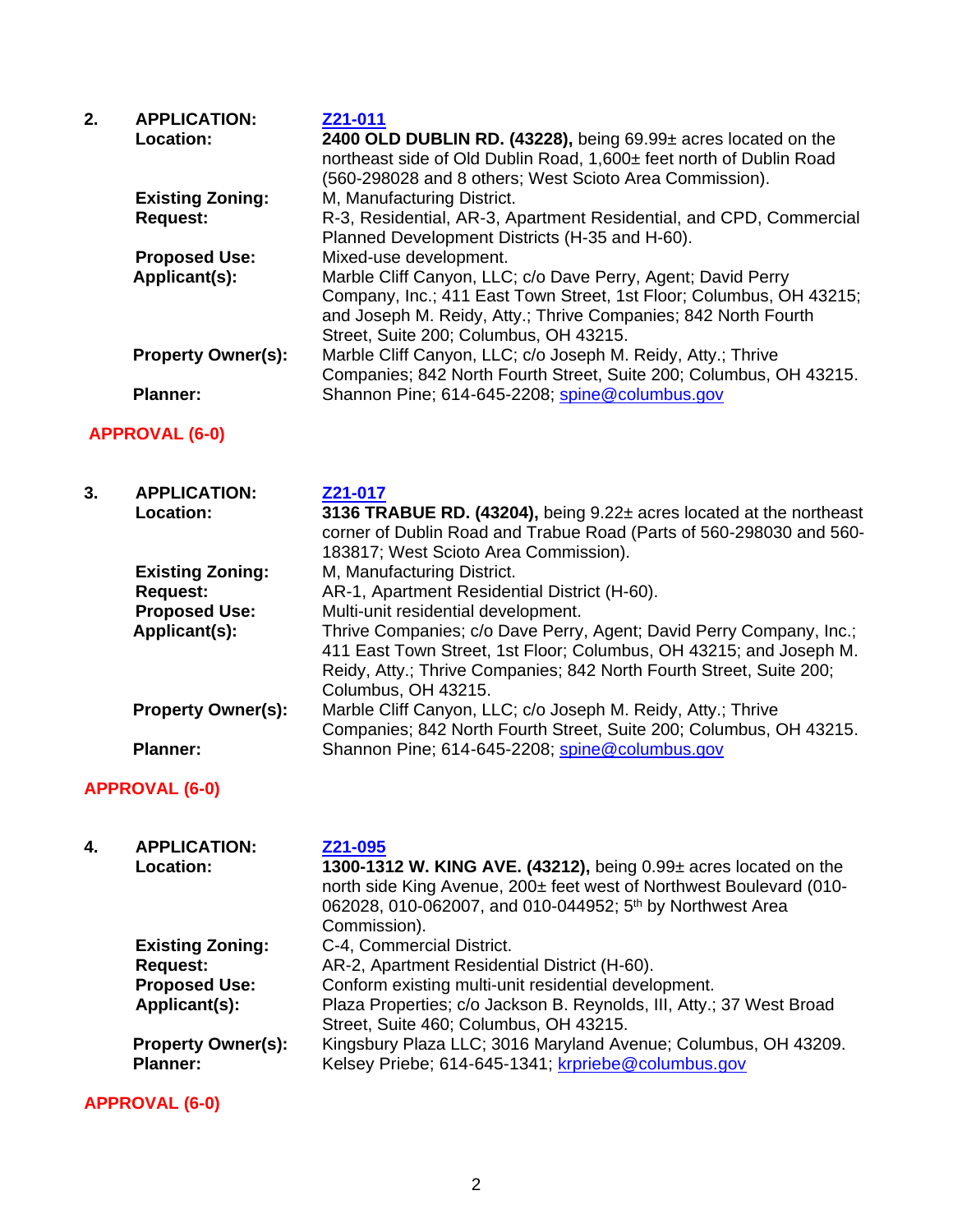### **THE FOLLOWING ZONING APPLICATIONS WERE HEARD ON THE 5:00 PM AGENDA:**

| 5. | <b>APPLICATION:</b><br>Location: | Z21-094<br>782 & 744 N. WILSON RD. (43204), being 14.36± acres located on the<br>east side of North Wilson Road, 530± feet south of Lowell Drive (570-<br>213771 and 5 others; Greater Hilltop Area Commission). |
|----|----------------------------------|------------------------------------------------------------------------------------------------------------------------------------------------------------------------------------------------------------------|
|    | <b>Existing Zoning:</b>          | L-C-2, Limited Commercial District, L-C-4, Limited Commercial District,<br>L-M, Limited Manufacturing District, and R, Rural District.                                                                           |
|    | <b>Request:</b>                  | CPD, Commercial Planned Development District (H-35).                                                                                                                                                             |
|    | <b>Proposed Use.</b>             | Fuel sales, convenience store, and eating and drinking establishment<br>and office development.                                                                                                                  |
|    | Applicant(s):                    | SkilkenGold Development, LLC; c/o Andrew Richlen; 4270 Morse Road;<br>Columbus, OH 43230.                                                                                                                        |
|    | <b>Property Owner(s):</b>        | Plaza Financial Group, LTD, et. al.; 2825 Lancaster Road; Granville,<br>OH 43023.                                                                                                                                |
|    | <b>Planner:</b>                  | Kelsey Priebe; 614-645-1341; krpriebe@columbus.gov                                                                                                                                                               |

### **DISAPPROVAL (3-3)**

| 6. | <b>APPLICATION:</b>       | Z21-107                                                               |
|----|---------------------------|-----------------------------------------------------------------------|
|    | <b>Location:</b>          | 1380 W. MOUND ST. (43223), being $1.2\pm$ acres located at the        |
|    |                           | northwest corner of West Mound Street and Brehl Avenue (010-045676,   |
|    |                           | 010-056255, 010-044951, & 010-016991; Franklinton Area                |
|    |                           | Commission).                                                          |
|    | <b>Existing Zoning:</b>   | C-4, Commercial District and M, Manufacturing District.               |
|    | <b>Request:</b>           | CPD, Commercial Planned Development.                                  |
|    | <b>Proposed Use:</b>      | Car wash facility.                                                    |
|    | Applicant(s):             | Moo Moo Express Car Wash; c/o Dave Perry, Agent; David Perry Co.,     |
|    |                           | Inc.; 411 East Town Street, 1st Floor; Columbus, OH 43215, and        |
|    |                           | Donald Plank, Atty.; Plank Law Firm; 411 East Town Street, 2nd Floor; |
|    |                           | Columbus, OH 43215.                                                   |
|    | <b>Property Owner(s):</b> | Evans Carpet Junkyard, Inc.; c/o Craig Evans; 665 N. Hague Avenue;    |
|    |                           | Columbus, Ohio 43204.                                                 |
|    | <b>Planner:</b>           | Joseph Rose; 614-645-3526; imrose@columbus.gov                        |

# **APPROVAL (6-0)**

| 7. | <b>APPLICATION:</b>       | Z21-106                                                                          |
|----|---------------------------|----------------------------------------------------------------------------------|
|    | Location:                 | 5430 N. HAMILTON RD. (43054), being $1.55\pm$ acres, located $360\pm$ feet       |
|    |                           | east of North Hamilton Road, 800± feet north of Thompson Road (010-              |
|    |                           | 295572; Northland Community Council).                                            |
|    | <b>Existing Zoning:</b>   | CPD, Commercial Planned Development District.                                    |
|    | <b>Request:</b>           | CPD, Commercial Planned Development District (H-35).                             |
|    | <b>Proposed Use.</b>      | Office and educational facility.                                                 |
|    | Applicant(s):             | Equity, Inc.; c/o Dave Perry, Agent; David Perry Company; 411 East               |
|    |                           | Town Street, 1 <sup>st</sup> Floor; Columbus, OH 43215, and Donald Plank, Atty.; |
|    |                           | Plank Law Firm; 411 East Town Street, 2 <sup>nd</sup> Floor; Columbus, OH 43215. |
|    | <b>Property Owner(s):</b> | DS Hamilton LLC; c/o Steven Vanslych, Atty.; 147 North High Street;              |
|    |                           | Gahanna, OH 43230.                                                               |
|    | <b>Planner:</b>           | Kelsey Priebe; 614-645-1341; krpriebe@columbus.gov                               |
|    | <b>APPROVAL (6-0)</b>     |                                                                                  |